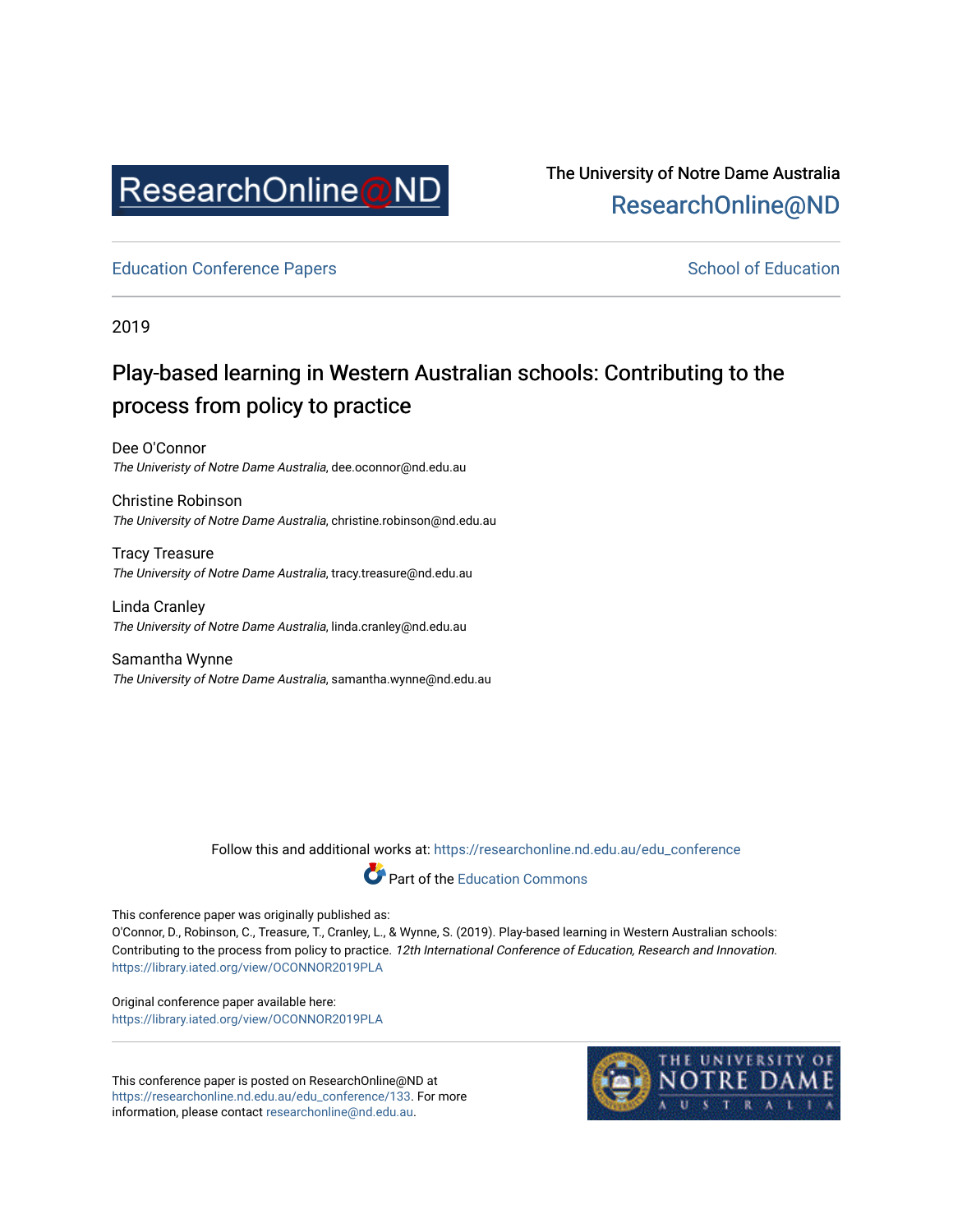©IATED (2019). Reproduced in Research Online with permission.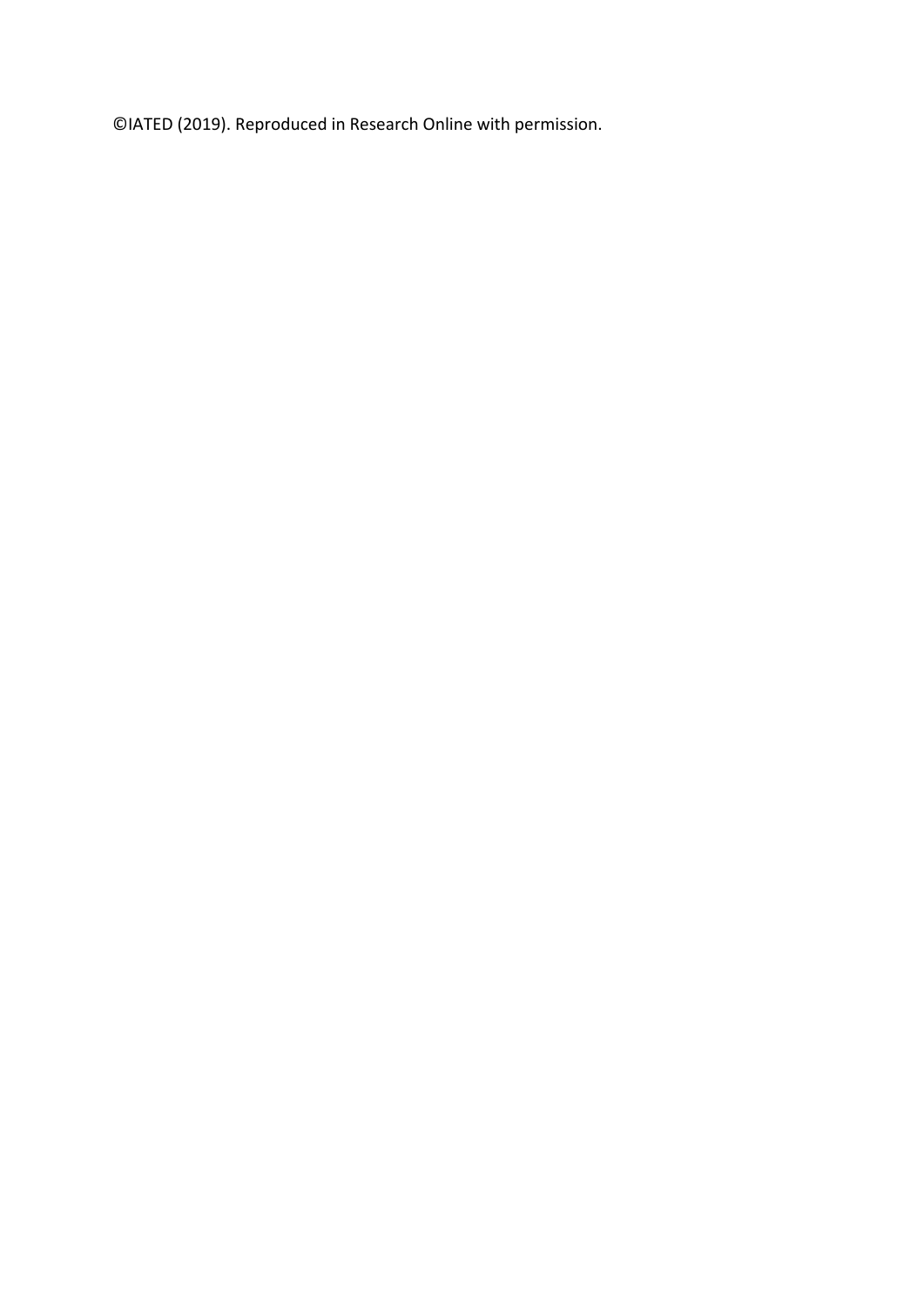Published within the ICERI2019 Proceedings 12th International Conference of Education, Research and Innovation November 11th-13th, 2019 — Seville, Spain

Edited by L. Gómez Chova, A. López Martínez, I. Candel Torres IATED Academy

ISBN: 978-84-09-14755-7 ISSN: 2340-1095 V-2804-2019

### **PLAY-BASED LEARNING IN WESTERN AUSTRALIAN SCHOOLS: CONTRIBUTING TO THE PROCESS FROM POLICY TO PRACTICE Dee O'Connor, Christine Robinson, Tracy Treasure, Linda Cranley, Samantha Wynne**

*The University of Notre Dame, Australia*

Keywords: WA Play Strategy, Western Australian Play Strategy, Play-Based Learning, Play Pedagogy, Australian Education Policy and Play, Diminishing Play Opportunities, Defining Play, Defining Play-Based learning.

#### **INTRODUCTION**

The role of play within Western Australian (WA) schools has been the subject of much debate since the publication, in 2016, of The Early Childhood Australia (ECA) Discussion Paper which called for a WA Play Strategy in Early Childhood Education and Care (ECEC). The Discussion Paper was the result of a 2013 consultation of ECA's WA based members. The members identified a noteworthy limitation to the opportunities that young children in WA have to play and that these opportunities are diminishing. Other significant organisations active within ECEC policy and practice in WA, including family, child and educator representation groups, publically agreed with this ascertain (Hesterman, Targowska & Howitt 2016). ECA agreed to advocate for play through the creation of a WA Play Strategy Initiative. Since the publication of the Discussion Paper in 2016, there have been further significant developments.

2017 saw WA based ECEC stakeholders debate the topic of play and align themselves in unity within the centrality of its importance for WA children in communities, homes, centres and schools. In a show of their commitment to Play-Based Learning, Early Childhood Education academics at The University of Notre Dame, Australia, The University of Western Australia, Australian Catholic University and The Independent Schools Association of Western Australia (AISWA) undertook to develop a textbook on play pedagogy for Australian Educators (Robinson, Treasure, O'Connor, Neylon, Harrison & Wynne, 2018). The Early Childhood Education Academics within all five WA Universities actively engaged in research on Play-Based Learning and an increased number of WA based peer reviewed publications on Play and Play Pedagogy transpired and continue to emerge.

In 2018 the textbook on Play-Based Learning was published, The WA state Department of Education cited Play-Based Learning as the number one priority for the coming year. The State Schools Teachers' Union of Western Australia (SSTUWA) commissioned the author of the 2016 Discussion Paper to undertake a largescale research project on state school based early childhood teachers' perspectives on Play-Based Learning in WA (Hesterman, 2019).

In 2019, the SSTUWA launched a 'Play is Learning' campaign mobilising its support for Play-Based Learning in WA schools. The Director of Early Childhood Education at Murdoch University and lead researcher on the SSTUWA study released her findings in a paper titled 'The State of Play in WA' (Hesterman, 2019). Hesterman's paper is a further call to action on Play-Based Learning in WA and progresses the conversation by recording and presenting both the commitment of WA teachers to Play-Based Learning and the difficulties and obstacles that they experience within the practical implementation of a Play-Based Curriculum in a WA policy and practice context. The paper speaks to a need for curriculum expectations within the early years of schooling to be less content focused and more process orientated, for a reduced emphasis on standardised testing, for Early Childhood teachers to be consulted on policy relating to pedagogical and curriculum development, for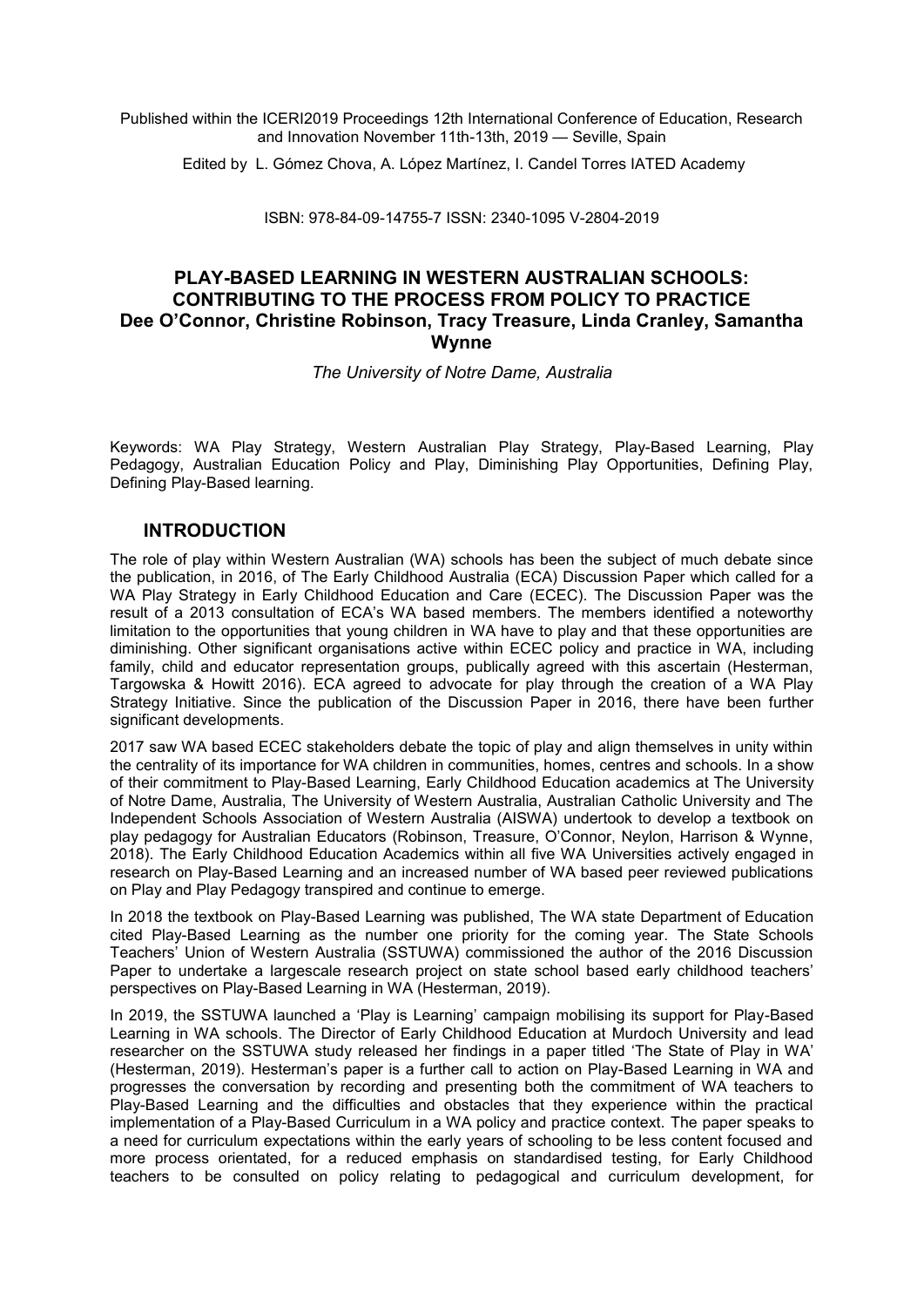Professional Learning to be provided to non ECEC trained teachers and leaders and for the ECEC reporting procedures in WA to be reviewed.

This paper, is presented in solidarity with the view that WA needs a Play Strategy that encompasses all the spaces and contexts that young children occupy. The authors seek to contribute to the conversation at a state level with policy makers, academics, educators, parents and children. The two mains aims of this paper are firstly to provide a resource for educators to reflect upon and position themselves within this state wide debate and secondly to contribute to the debate itself by providing discussion points across four main tenets aimed at promoting further debate. In the first of these, we seek to succinctly outline the benefits of Play-Based Learning. In the second, we aspire to contextualise this in the policy structure of WA. In the third, we wish to reflect on the claim, which originated in the 2013 consultation with ECA members that play opportunities for children in WA are diminishing. Fourthly and finally, we hope to support a further step towards a state wide definition of Play and Play-Based Learning through presenting some assertions to invite additional discussion and debate on this important question. The semantics of play and the diversity of understandings around what play is and what play-based learning can offer vary widely and deeply. We seek not to put forward the definitive answer, but to support the conversation to progress.

# **THE KEY BENEFITS OF PLAY-BASED LEARNING**

There is much evidence to support the contention that both free play and pedagogically supported play benefits children's social-emotional skills (Denham & Brown, 2010; Lillard et al., 2012), Maths skills (Fisher, Hirsh-Pasek, Golinkoff, Singer & Berk, 2010; Sarama & Clements, 2009a, 2009b), literacy and language skills (Hanline, Milton, & Phelps, 2009), as well as physical skills and risk-taking (Sandseter, 2013; Sandseter, Little, & Wyver, 2012). Hirsh-Pasek, Golinkoff, Berk and Singer's (2009) research presents imaginary play as the forerunner of self-regulation inclusion of reduced aggression, delay of gratification, increased social competence, and increased empathy. Imaginary Play also supports the competent expression of both positive and negative emotions, the modulation of affect and the ability to integrate emotion with cognition (Jent, Niec & Baker, 2011).

The research is clear that rich play opportunities support children to develop their executive function and higher level thinking skills (Graue, 2011; Moyles, 2012). In longitudinal studies, Russ and Fiorelli (2010) found that early imaginative play was associated with significantly increased critical and creative thinking in later years. When children play, they learn to focus, pay attention, remember, and inhibit impulses; as a result, they are able to plan, solve problems, and work toward a goal. These skills are also connected to increased achievement later in both social behaviour and in academic content, such as mathematics and literacy (Best, Miller, & Naglieri, 2011; Said, 2013). There is a growing body of evidence to support that these skills are stronger predictors of academic performance and outcomes than a child's intelligence quotient (IQ) or entry-level of mathematics or literacy skills (Visu-Petra, Cheie, Benga, & Miclea, 2011).

In over 20 longitudinal studies of Play-Based Learning, the benefits for children, economies and societies has been proven (Camiero & Heckman, 2003). Within these studies, children from Play-Based settings staying in school longer, were more likely to graduate from high school and more likely to graduate from university. In one longitudinal study, children who received additional play opportunities to others, earned on average 42% more 20 years later (Kellogg, 2015).

In The Perry Preschool Longitudinal Study, the longer the follow up data collection continued, the greater the evidenced benefits of Play-Based Learning became. At age 27, those who had been educated in the early years through play pedagogies had a 44% higher high school graduation rate and were four times more likely to have a university degree (Schweinhart, 2013). The North Carolina Abecedarian Research Project found similar findings with Play-Based Learning leading to greater engagement longitudinally within education, higher emotional competence and subsequent greater employment and economic outcomes (Campbell, Pungello, Burchinal, Kainz, Pan, Wasik, Barbarin, Sparling & Ramey, 2012).

In a longitudinal study comparing children who received play-based learning interventions and children who did not, disadvantaged children who received the play-based learning interventions grew up to match the earning capacity of undisadvantaged children thereby demonstrating the power of play in breaking the cycle of disadvantage (Walker, Chang, Vera Hernandez & Grantham-McGregor, 2011). In addition, the children in the Play-Based group scored higher as adults within cognitive test,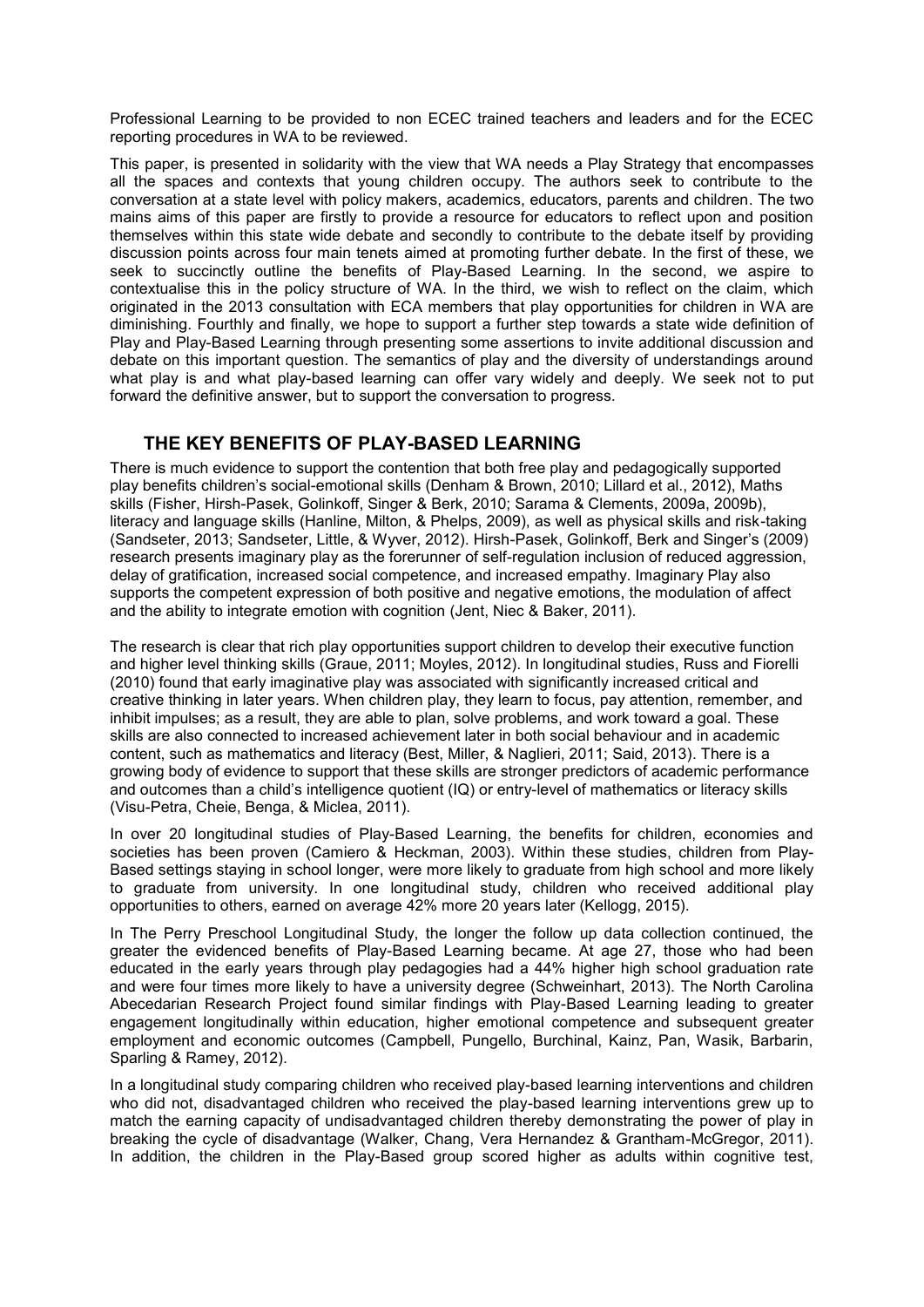psychosocial tests, were less socially inhibited and had lower rates of depression and anger (Gertler, Heckman, Pinto, Zanolini, Vermeersch, Walker, Chang & Grantham McGregor, 2013).

In other large scale studies, early explicit academic instruction has been shown to be harmful to children's development over time. A study of 700 children engaged across play-based and formalised learning programs showed that the children engaged in early formalised learning had significantly reduced overall cognitive function by the time the children turned nine years of age. A greater focus on the skill of remembering had been achieved at the greater cost of limiting the higher level thinking skills (Macron, 2002).

In play, children become thinkers. Play enables children to integrate all six levels of Bloom's Taxonomy of thinking skills [\(Nkhoma, Lam,](https://www.emerald.com/insight/search?q=Mathews%20Zanda%20Nkhoma) [Sriratanaviriyakul,](https://www.emerald.com/insight/search?q=Narumon%20Sriratanaviriyakul) [Richardson,](https://www.emerald.com/insight/search?q=Joan%20Richardson) [Kam](https://www.emerald.com/insight/search?q=Booi%20Kam) & Lau, 2017[\).](https://www.emerald.com/insight/search?q=Kwok%20Hung%20Lau) Within even the shortest of true play experiences a child incorporates remembering, understanding, application, analysis, evaluation and creation. With play as the foundation of both social competence and thinking skills, it is clear that the processes that support and engage children in play are of vital importance.

# **PLAY-BASED LEARNING IN A WA POLICY AND PRACTICE CONTEXT**

WA State School Teachers have gone on record to say that the pressure to improve literacy and numeracy is contributing to non-play based approaches being utilised to support teaching and testing children in preparation for National Assessment Program - Literacy and Numeracy (NAPLAN) in Year 3 (Australian Curriculum, Assessment and Reporting Authority [ACARA], 2013). Much other research affirms the ascertains of the 2019 SSTUWA study (Hesterman, 2019) that many early childhood educators believe that the introduction of the Australian Curriculum and the growing allocation of time for pre-academic and academic content in prior-to-school settings has compromised play-based learning approaches in our schools (Graue, 2011; Jay, Hesterman & Knaus, 2014; Nicolopoulou, 2010; Sandseter, Little & Wyver, 2012).

However, the ECEC policy context does not support reduced play. On the contrary, the Early Years Learning Framework (EYLF) requires that all children in EC settings should experience quality teaching and learning that are play-based, social, communicative and culturally appropriate (Department of Education, Employment and Workplace Relations [DEEWR], 2009) and the National Quality Standard (NQS) calls for educators to scaffold children's learning by responding to their interests observed through play and to provide an environment that promotes learning through play (Australian Children's Education and Care Quality Authority [ACECQA], 2013). Furthermore, it is WA Government policy that requires all schools to meet these National Quality Standard (NQS) in early years' classrooms to Year 2.

The Early Years Learning Framework (EYLF) (Department of Education, Employment and Workplace Relations [DEEWR], 2009) is the foundation of teaching and learning in early childhood throughout all Australian states and is strongly underpinned by the importance of play-based learning. The EYLF is also embedded within the National Quality Standard (NQS) (Australian Children's Education and Care Quality Authority [ACECQA], 2013) and articulates a clear framework for high quality learning outcomes. However, our WA based research suggest that up to this point in time it has been ignored or misinterpreted in many WA schools. The EYLF and Quality Area One (Educational programs and practices) of the NQS has a specific emphasis on play-based learning and teaching. The use of play is a practice advocated for by the EYLF and NQS; however, there is a concern that the use of play within early childhood classrooms in Western Australia is diminishing. With over 80% of state teachers citing their support for Play-Based Learning and 70% communicating that there are significant challenges and obstacles to engaging pedagogically within Play-Based Learning in WA's early childhood classrooms (Hesterman 2019), it is imperative that we sit up and listen. Hesterman's finding further provide evidence to previously published claims regarding the same message (Jay, Hesterman & Knaus, 2014); Play-Based learning may be strongly present within our policy and evidence base but it is being compromised within practice.

The EYLF is based on sound, research based early childhood pedagogy and practice principles. The framework supports educators to engage pedagogically within play and give children the opportunity to explore, make choices and take initiative as competent learners (DEEWR, 2009). However, personal views and beliefs about play directly influence the quality of the play environments and experiences set up for children to engage with. Accomplishing a successful play-based approach in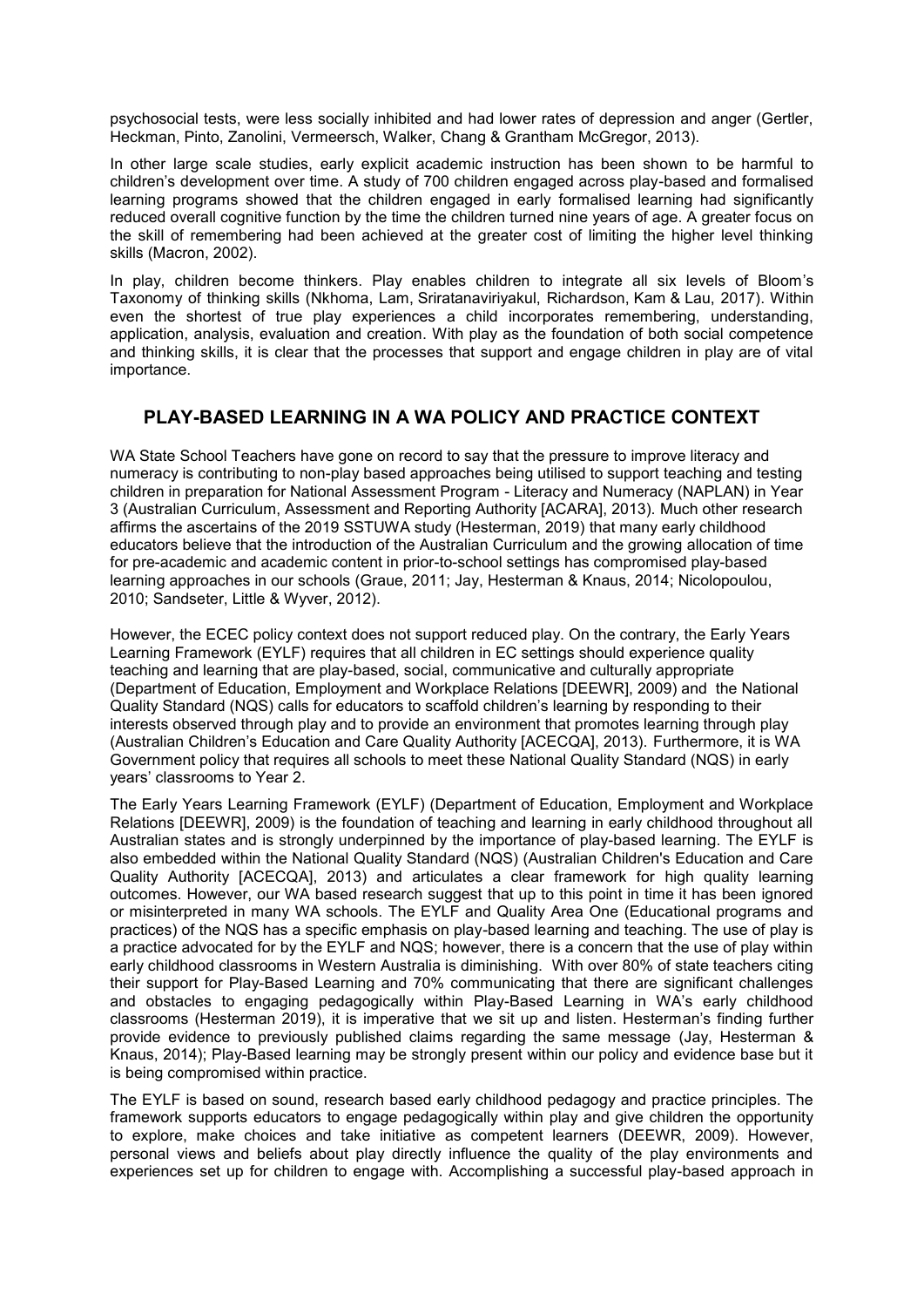early childhood education lies within the competence and confidence of the educator and leaders of the school. Both Hesterman's 2019 study and Barblett et al's 2016 study, report that play-based practices and pedagogies within Early Childhood classrooms in WA are under-utilised due to the value of play not being understood by school decision makers.

#### **DIMINISHING PLAY OPPORTUNITIES IN WA**

While there is much research on the benefits of play, only few researchers have identified what might be lost if play disappears from early childhood settings. If children lack opportunities to experience play, their creativity (Almon & Miller, 2011; Kim, 2010), and long-term capacities for metacognition, problem solving and social cognition, as well as in academic areas such as literacy, mathematics and science, is more likely to be diminished (Moyles, 2012). "It's not so much what children learn through play, but what they won't learn if we don't give them the chance to play. Many functional skills like literacy and numeracy can be learned either through play or through instruction. However, many coping skills like compassion, self-regulation, self-confidence, and the motivation to learn cannot be instructed. They can only be learned through self-directed experience (i.e. play)" (Oliver, n.d. cited in Special Education Resource Unit, 2013, p.1). Hence, it is essential that we seek to integrate our literacy and numeracy agenda into true play pedagogies rather than diminishing play opportunities in order to teach such skills explicitly.

It has long been acknowledged that children have a fundamental right to play (United Nations Convention on the Rights of the Child, 1989). This is considered an important right of every child and learning through play is a key issue at the forefront of discussion within early childhood education in Australia. However, with the introduction of the Australian Curriculum, the growing allocation of K/PP time to academic content has consistently pushed play to the edges (Graue, 2011; Jay, Hesterman, & Knaus, 2014; Nicolopoulou, 2010; Sandseter, Little & Wyver, 2012).

The feedback from teachers is that the pressure to improve literacy and numeracy results has led to a decline in the amount and quality of play available to children in early childhood education settings. The disappearance of play in early childhood education is well documented with a plethora of international research contending that play pedagogy and play opportunities are being squeezed out of early childhood education in the United States of America (Miller & Almon, 2009). Our WA studies (Jay, Hesterman, & Knaus, 2014, Hesterman & Targowska, 2016; Hesterman, 2019) present concerns that pressure on schools to improve NAPLAN test results and a top-down reliance on formal teaching methods has diminished the importance of play in early childhood settings with findings suggesting that play-based practices are under-utilised due to the effects of a push-down curriculum (Barblett et al., 2016).

Nicolopoulou (2010) further suggests standardised testing has led to the pressures on teachers to train successful test takers at ever younger ages, and in such a context play assumes a low priority. Fayez, Sabah, and Oliemat (2011) also assert that parents put pressure on teachers to teach more literacy and math. It is clear that the attitudes and beliefs about play held by the adults educating children strongly influence the quality of play environments and experiences they provide for children, and ultimately affect the quality of the provisions made for play. Any discussion aimed at realigning early childhood practice with policy and evidence must include support for leaders, educators and parents to evolve their thinking and understanding around Play-Based Learning.

A report by Tayler (2010) into learning in early childhood education (K, PP, Yr1) stated that W.A schools needed a strong focus in teaching pre-school children the fundamentals of literacy and numeracy early if results on NAPLAN tests were to improve for the Year 3 test cohort. As a result of this report, in 2011 the Education Department W.A produced new guidelines for teachers and the director-general urged schools to "sharpen their focus" on teaching reading, writing and maths skills to pre-schoolers and to raise their own expectations of what young students could achieve. Now many schools and districts map trajectories for students regardless of ability differences or social emotional development to achieve the Year 3 benchmarks of the NAPLAN tests. These expectations are often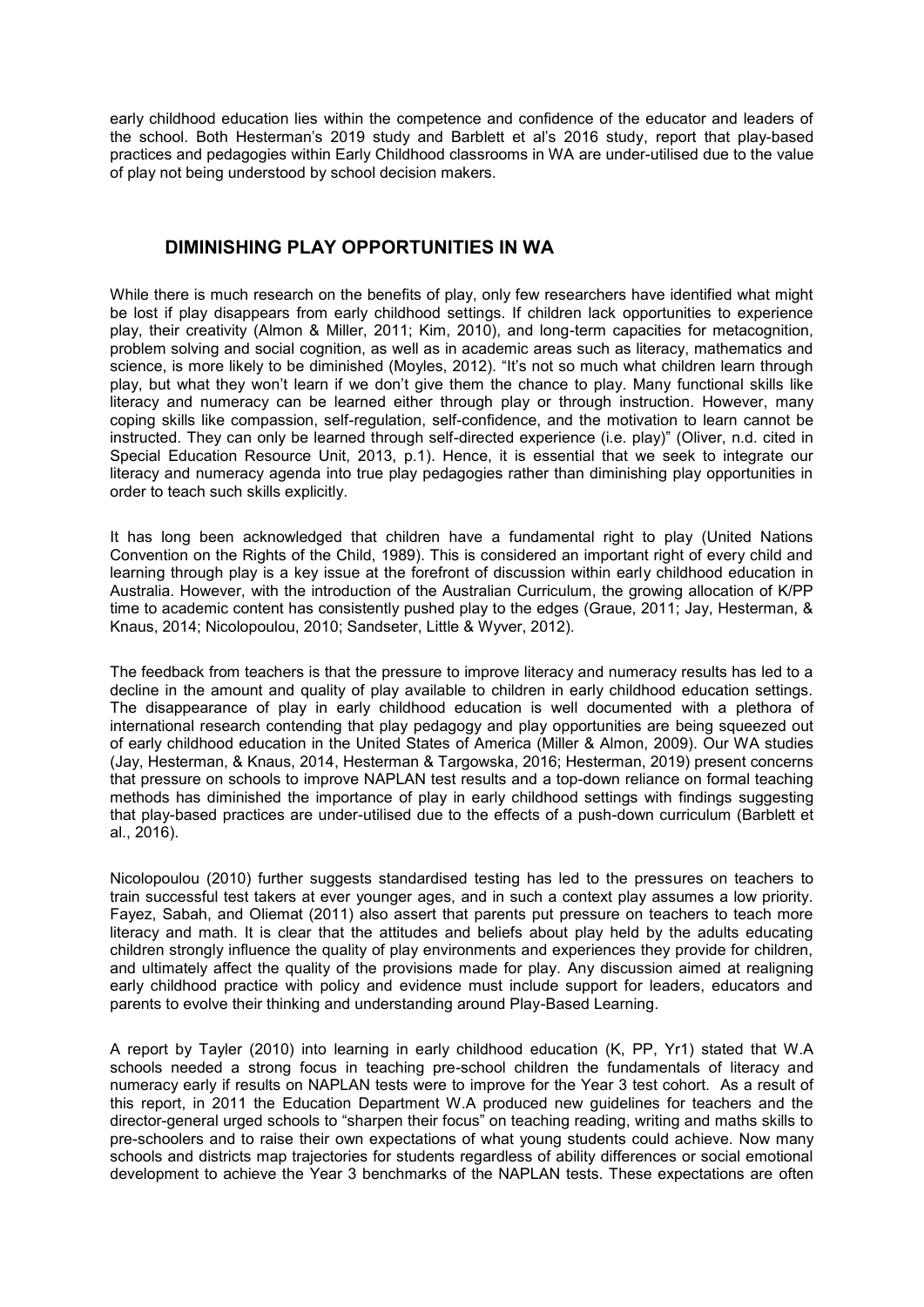made explicit for each year level, with a much greater focus on literacy and mathematics using non Play Based pedagogies. Many schools have dedicated specific daily schedules for literacy and numeracy, this often sets numeracy dedicated time of at least 60 minutes a day and literacy dedicated time of at least 90 minutes a day with whole school timetables adjusted to allow for these uninterrupted blocks of teacher-directed learning experiences (Banksia Grove Catholic PS, 2012; Scotch College, 2014).

These lengthy blocks of time are being dedicated to literacy and numeracy despite the fact that there is no research to suggest that teaching young children in a more formalised way, earlier in their lives, increases deeper understanding of literacy and numeracy concepts as they grow older (Jay et al., 2014). In fact, research from other countries supports play based learning in early childhood contending that children do better if they are exposed to play first and then engage in testing later (Organisation for Economic Co-operation and Development [OECD], 2012). With much of the school day seemingly taken up with instructional time dedicated to literacy and numeracy the time left for play and exploration within early childhood settings is inevitably compromised.

# **THE SEMANTICS OF PLAY AND PLAY-BASED LEARNING. TOWARDS WA BASED DEFINITIONS.**

Play is notoriously difficult to define. Pellegrini (2011) states that play is something which people recognise when they see it but that they find hard to explain. Even though there is no specific definition of play, researchers agree that there are a number of characteristics that comprehensively describe play. These include experiences that are pleasurable, active, freely chosen, directed by children and intrinsically motivating (Fleer, 2013; Kennedy & Barblett, 2010; Miller & Almon, 2009; Shipley, 2009). However, Graue (2011) found that "what counts as play in many early childhood classrooms are highly controlled centres that focus on particular content labelled as 'choice' but that are really directed at capturing a specific content-based learning experience" (p.14). This leads us to the question of whether the play based experiences that children are engaging in matches the characteristics of the research depicted notion of play. The EYLF and NQS promote a balance between child led, child initiated and educator supported learning (DEEWR, 2009, p. 5). This requires educators to value children as competent, active players who are capable of initiating and leading play experiences. Earlier studies often noted that educators were not comfortable with play, child-led activities or allowing children choice (Garrick et al., 2010; Howard, 2010). There is also research to suggest that a lack of understanding of play, combined with a mistrust of child-led activities and reluctance to give children choice and control, results in an overreliance on adult-led activities where adults have control and make choices (McInnes et al., 2013). While we must bear in mind that such challenges as these may be part of what we must contend with before we can progress, it is heartening to see 80% of WA state teachers expressing their commitment to and belief in Play-Based Learning. While we certainly have much road to make up, it is clear that there is a will to make the journey towards more evidenced based practice in the early years' classrooms of WA.

Children's voices, internationally, are perhaps more unified in their perspectives on Play-Based Learning. A number of studies have established that play is the preferred mode of learning for all children (Clark & Moses, 2001; Corsaro, 2005; Einarsdottir, 2005; Kernan, 2007; O'Kane & Hayes, 2007; Sutton-Smith, 1997). When children are asked about their preferred learning experiences, kindergarten, preschool and primary school children respond similarly in prioritising play (O'Kane & Hayes, 2007), free play (Corsaro, 2005), play with friends, play with open-ended materials (Einarsdottir, 2005) and play outdoors (Clark & Moses, 2001). When asked about their play experiences, children talk about the importance of having fun, social engagement, emotional security, agency, freedom, choice and being outdoors (Clark & Moss, 2001; Sutton-Smith, 1997).

The role of the educator within play is pivotal. However, the quality of this involvement is key. There is evidence of educators inappropriately interrupting children's play (Weldemariam, 2014) and managing and monitoring play rather than playing with children and supporting their development (McInnes et al., 2011). However, there is also clear evidence that high quality engagement on the part of a caring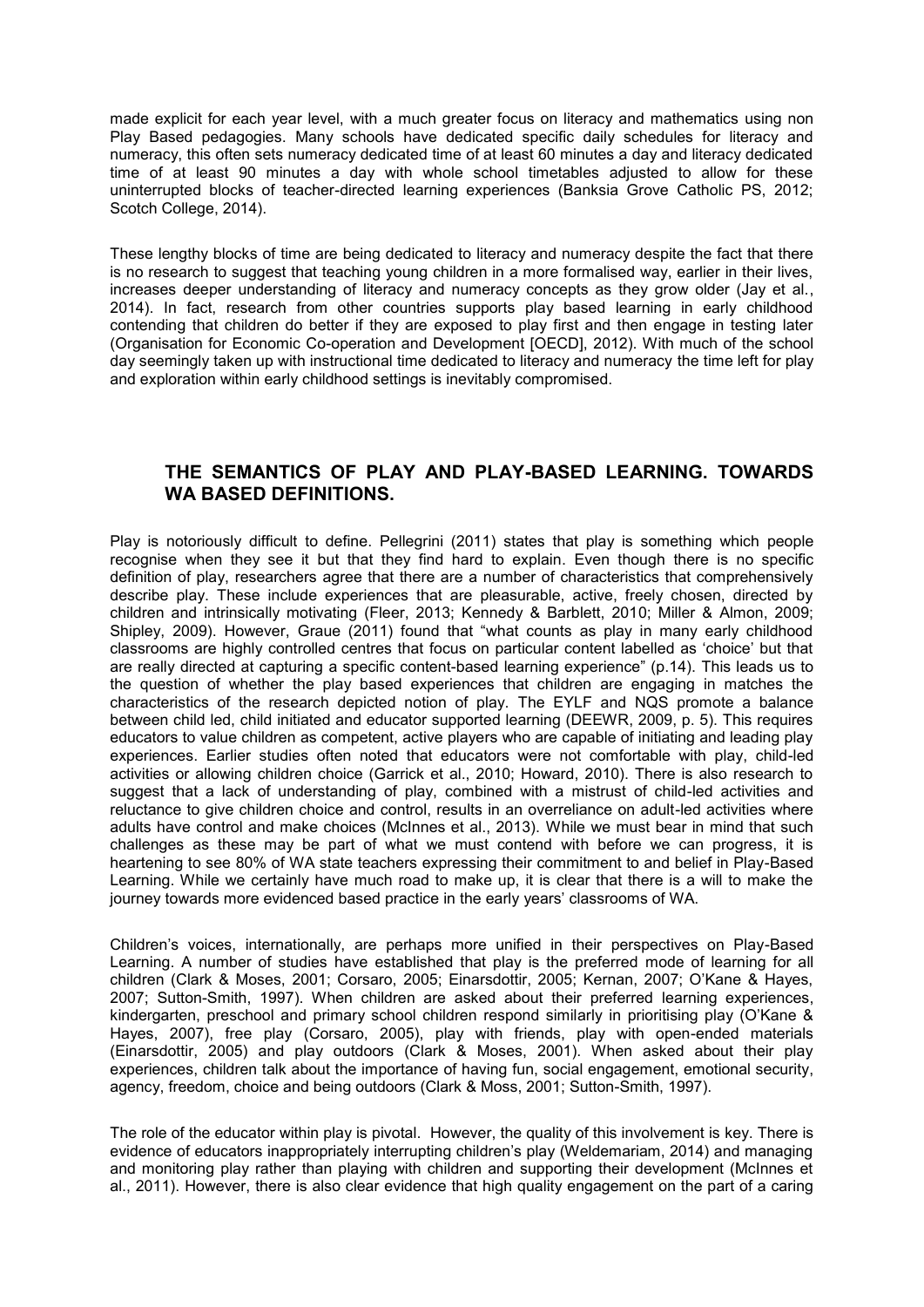educator can have a hugely positive impact on children's development (Ebbeck & Waniganayake 2010). Weldemariam (2014) also asserts that the quality of the adult's involvement significantly influences the quality of the play activities in which children engage.

As such, the authors of this paper support a WA definition of Play-Based Learning that places the educator within the play, holding an intention for the child but not leading the direction of the play. While we believe the involvement of the adult to be enhancing for the child's experience, development and learning, we also believe that such involvement must be supportive and respectful of the child's choices. Such an approach will ensure that the integrity of the child's natural learning system remains intact and is enriched by the educator rather than limited or interrupted. A WA definition of Play-Based Learning should empower both children and educators for the agency of both will support their mutual growth.

#### **REFERENCES**

- [1] Almon, J., & Miller, E. (2011). *The crisis in early education: A research-based case for more play and less pressure.* Alliance for Childhood. Retrieved from www.allianceforchildhood.org
- [2] Australian Children's Education and Care Quality Authority [ACECQA] (2013). *Guide to the National Quality Standard*. Retrieved from http://www.acecqa.gov.au/national-qualityframework/the-national-quality-standard
- [3] Banksia Grove Catholic Primary School (2012). *Curriculum audit document: Literacy & numeracy plan 2012*. Retrieved from http://www.banksiagrovecps.wa.edu.au/parentinfo\_lnp2012.pdf
- [4] Barblett, L. (2010). Why play-based learning? *Every Child, 16*(3), 4-5.
- [5] Barblett, L., Knaus, M., & Barratt-Pugh, C. (2016). The pushes and pulls of pedagogy in the early years: Competing knowledges and the erosion of play-based learning. *Australasian Journal of Early Childhood*, *41*(4), 36.
- [6] Best, J.R., Miller, P.H**.,** & Naglieri, J.A. (2011). Relations between executive function and academic achievement from ages 5 to 17 in a large, representative national sample. *Learning & Individual Differences*, *21*(4), 327-336.
- [7] Corsaro, W. (2005). *The sociology of childhood* (2nd ed). London: Sage.
- [8] Denham, S.A., & Brown, C. (2010). Plays nice with others: Social–emotional learning and academic success, *Early Education and Development, 21*(5), 652-680. DOI:10.1080/10409289.2010.497450
- [9] Department of Education, Employment and Workplace Relations. (2009). *Belonging, being and becoming: The early years learning framework for Australia.* Retrieved from http://foi.deewr.gov.au/system/files/doc/other/belonging\_being\_and\_becoming\_the\_early\_years \_learning\_framework\_for\_australia.pdf
- [10] Dockett, S., & Fleer, M. (1999). *Play and pedagogy in early childhood: Bending the rules*. South Melbourne, Vic: Cengage Learning Australia Pty Ltd.
- [11] Ebbeck, M. & Waniganayake M. (2010). *Play in early childhood education: Learning in diverse contexts*. South Melbourne, Victoria: Oxford University Press.
- [12] Einarsdottir, J. (2005). We can decide what to play! Children's perception of quality in an Icelandic playschool. *Early Education and Development*, *16*(4), 470–88.
- [13] Elkind, D. (2012). Knowing is not understanding: Fallacies and risks of early academic instruction. *Young Children*, 84-87.
- [14] Fayez, M., Sabah, S.A., & Oliemat, E. (2011). Jordanian early childhood teachers' perspectives toward science teaching and learning, *International Research in Early Childhood Education, 2*(1), 76-95.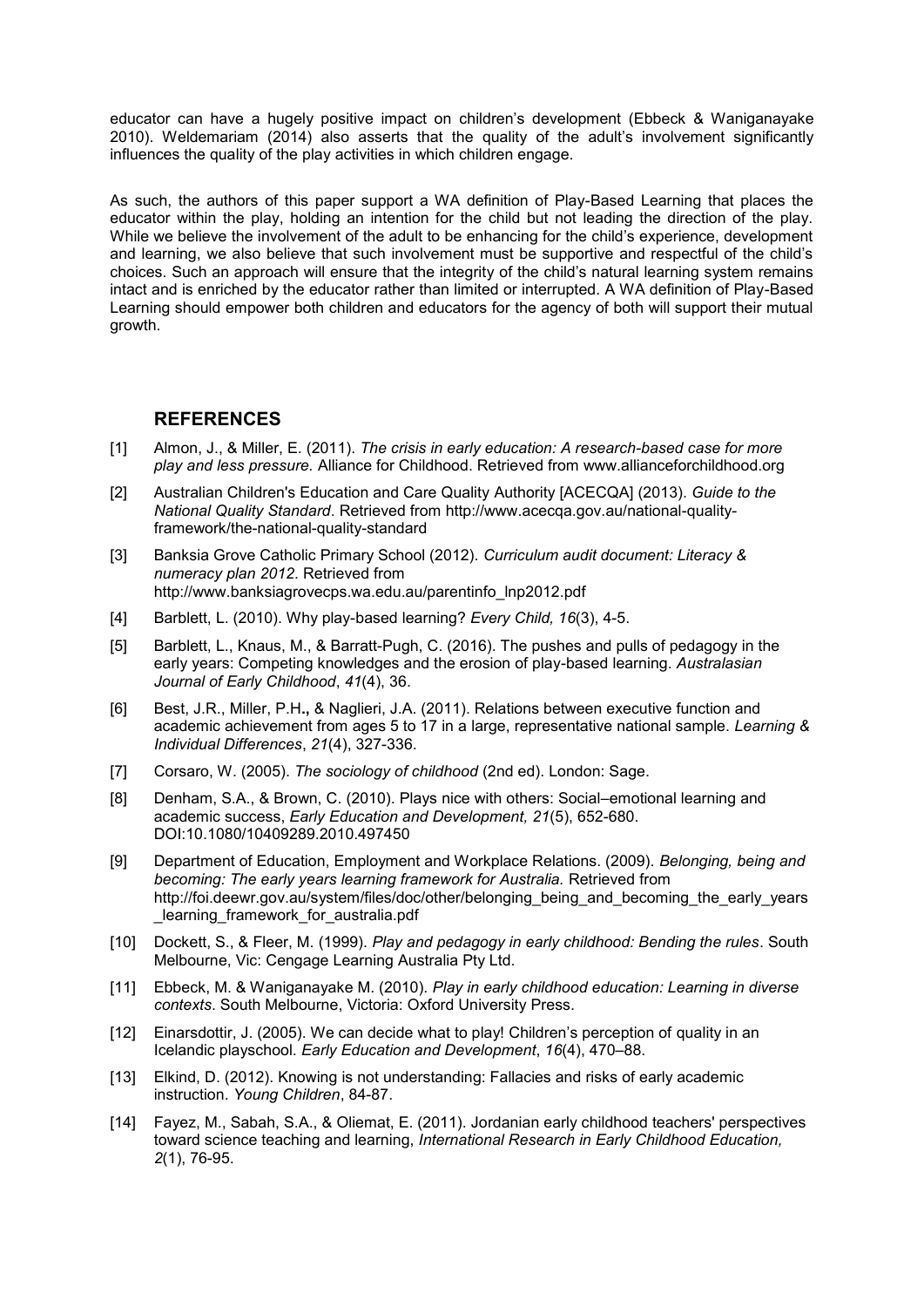- [15] Fisher, K., Hirsh-Pasek, K., Golinkoff, R. M., Singer, D., & Berk, L. E. (2010). Playing around in school: Implications for learning and educational policy. In A. Pellegrini (Ed.), *The Oxford handbook of play*. NY: Oxford University Press, 341-363.
- [16] Fleer, M. (2011). Kindergartens in cognitive times: Imagination as a dialectical relation between play and learning, *International Journal of Early Childhood*, *43*. pp. 245–259. DOI:10.1007/s13158-011-0044-8
- [17] Fleer, M. (2013). *Play in the early years*. Port Melbourne, Victoria: Cambridge University Press.
- [18] Fleer, M., Tonyan, H. A., Mantilla, A. C., & Rivalland, C. M. P (2009). Play and learning in Australia. In M. Fleer & I. Pramling-Samuelsson, I. (Eds.), *Play and learning in early childhood settings: International perspectives* (pp. 51-79). Netherlands: Springer.
- [19] Garrick, R., Bath, C., Dunn, K., Maconochie, H., Willis, B., & Wolstenholme, C. (2010). *Children's experiences of the Early Years Foundation Stage*. Research Report RR071. London: Department of Education.
- [20] Gergen, K. (1999). An invitation to social construction. London: Sage.
- [21] Goldstein, J. (2012). *Children's development, health and well-being*. Waterloo, Brussels: Toy Industries of Europe (TIE).
- [22] Graue, E. (2011). Are we paving paradise? *The Transition Years, 68*(7), 12-17.
- [23] Hanline, M. F., Milton, S., & Phelps, P. (2009). The relationship between preschool block play and reading and Maths abilities in early elementary school: A longitudinal study of children with and without disabilities, *Early Child Development and Care*, 180(8), 1-13.
- [24] [Hesterman, S.](https://researchrepository.murdoch.edu.au/view/author/Hesterman,%20Sandra.html) [Targowska, A.](https://researchrepository.murdoch.edu.au/view/author/Targowska,%20Anna.html) and Howitt, C. (2016) *[A call for a WA Play Strategy](https://researchrepository.murdoch.edu.au/id/eprint/46877/) in Early [Childhood Education and Care.](https://researchrepository.murdoch.edu.au/id/eprint/46877/)* 2016 ECA WA Discussion Paper
- [25] [Hesterman, S.](https://researchrepository.murdoch.edu.au/view/author/Hesterman,%20Sandra.html) (2019) *[The SSTUWA Early Childhood Campaign: Play is Learning.](https://researchrepository.murdoch.edu.au/id/eprint/46880/)* In: Early Childhood Educator Conference: K-2 (TUT) Play is Learning, 12 August 2019, SSTUWA building, West Perth
- [26] Hirsh-Pasek, K., Golinkoff, R. M., Berk, L., & Singer, D. (2009). *A mandate for playful learning in preschool: Applying the scientific evidence*. New York: Oxford University Press.
- [27] Howard, J. (2010). Early year's practitioners' perceptions of play: An exploration of theoretical understanding, planning and involvement, confidence and barriers to practice. *Educational and Child Psychology, 27*(4), 91-102.
- [28] Jay, J., Hesterman, S., & Knaus, M. (2014). Discussion Paper 1: *A call for high quality early childhood education in the early years of school in Western Australia*. Alliance for High Quality Education in the Early Years of Schooling. Retrieved from http://eyes.org.au/wpcontent/uploads/2014/02/Alliance-Discussion-Paper-No1v2.pdf
- [29] Jent, J.F., Niec, L.N., & Baker, S.E. (2011). Play and interpersonal processes. In S.W. Russ & L.N. Niec (Eds.), *Play in clinical practice: Evidence-based approaches*. New York, NY: Guilford Press.
- [30] Kellogg, P. (2015) *The Case for Play*. Playground Ideas, Online at <https://www.playgroundideas.org/wp-content/uploads/The-case-for-play-V5.pdf>
- [31] Kennedy, A., & Barblett, L. (2010). *Learning and teaching through play: Supporting the early Years learning framework*. Deakin, ACT: Early Childhood Australia Inc.
- [32] Kernan, M. (2007). *Play as a context for early learning and development: A research paper*. Dublin, Ireland: National Council for Curriculum and Assessment.
- [33] Lillard, A. S., Lerner, M. D., Hopkins, E. J., Dore, R. A., Smith, E. D., & Palmquist, C. M. (2012). The impact of pretend play on children's development: A review of the evidence. *Psychological Bulletin*. Advance online publication. DOI:10.1037/a0029321
- [34] McInnes, K., Howard, J., Miles, G., & Crowley, K. (2011). Differences in practitioners' understanding of play and how this influences pedagogy and children's perceptions of play, *Early Years: An International Research Journal, 31*(2), 121-133. DOI:10.1080/09575146.2011.572870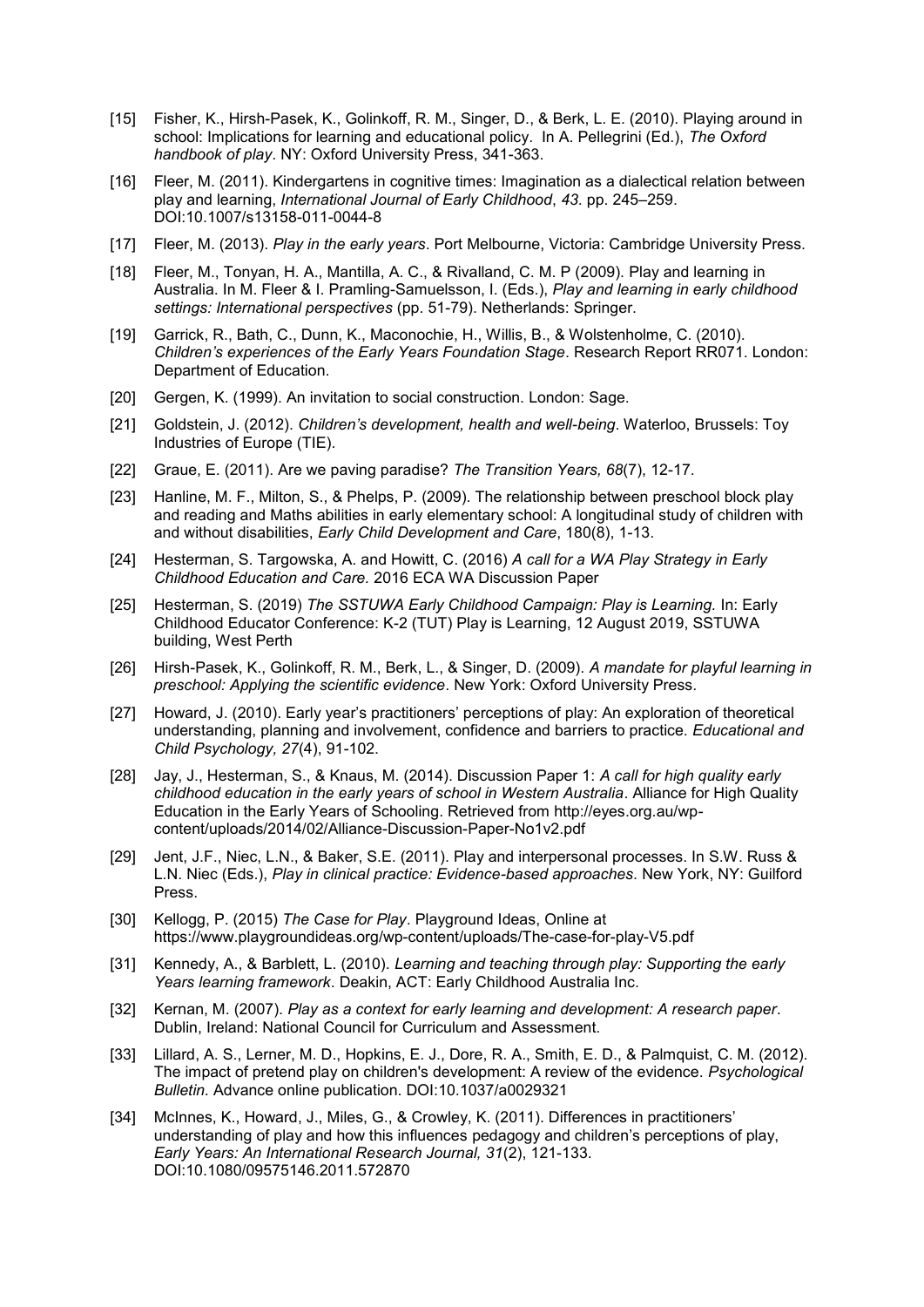- [35] McInnes, K., Howard, J., Crowley, K., & Miles, G. (2013). The nature of adult–child interaction in the early years classroom: Implications for children's perceptions of play and subsequent learning behaviour, *European Early Childhood Education Research Journal, 21*(2), 268-282, DOI:10.1080/1350293X.2013.789194
- [36] Miller, E., & Almon, J. (2009). *Crisis in the kindergarten: Why children need to play in school.* College Park: Alliance for Childhood.
- [37] Montagu, A. (1981). *Growing young*. Westport, CT: Bergin and Garvey Publishers.
- [38] Moyles, J. (2012). *A-Z of play in early childhood*. Sydney: McGraw-Hill Education.
- [39] Nagel, M.C. (2013). Nurturing a healthy mind: Doing what matters most for your child's developing brain. Wollombi: Existle Publishing Pty Ltd.
- [40] [Nkhoma, M.,](https://www.emerald.com/insight/search?q=Mathews%20Zanda%20Nkhoma) [Lam, T.,](https://www.emerald.com/insight/search?q=Tri%20Khai%20Lam) [Sriratanaviriyakul, N.,](https://www.emerald.com/insight/search?q=Narumon%20Sriratanaviriyakul) [Richardson, J.,](https://www.emerald.com/insight/search?q=Joan%20Richardson) [Kam, B.](https://www.emerald.com/insight/search?q=Booi%20Kam) and [Lau, K.](https://www.emerald.com/insight/search?q=Kwok%20Hung%20Lau) (2017), "Unpacking the revised Bloom's taxonomy: developing case-based learning activities", *[Education + Training](https://www.emerald.com/insight/publication/issn/0040-0912)*, Vol. 59 No. 3, pp. 250-264. [https://doi.org/10.1108/ET-03-](https://doi.org/10.1108/ET-03-2016-0061) [2016-0061](https://doi.org/10.1108/ET-03-2016-0061)
- [41] Nicolopoulou, A. (2010). The alarming disappearance of play from early childhood education. *Human Development*, *53*(1), 1–4.
- [42] O'Kane, M., & Hayes, N. (2007). *The transition to school in Ireland: What do the children say?* Paper presented at CECDE Conference, March 2007.
- [43] Oliver, S. (n.d.). Playing for keeps.
- [44] Organisation for Economic Co-operation and Development [OECD] (2012). *PISA 2012 results in focus: What 15-year-olds know and what they can do with what they know*. Retrieved from http://www.oecd.org/pisa/keyfindings/pisa-2012-results-overview.pdf
- [45] Pellegrini, A.D. (2011). *The Oxford handbook of the development of play*. NY: Oxford University Press.
- [46] Russ, S. & Fiorelli, J. (2010). Developmental approaches to creativity. In J. Kaufman & R. Sternberg (Eds.) *The Cambridge handbook of creativity*, 233-249. New York: Cambridge University Press.
- [47] Sandseter, E.B.H. (2013). Early childhood education and care practitioners' perceptions of children's risky play; examining the influence of personality and gender. *Early Child Development and Care, 184*(3), 434-449. DOI:10.1080/03004430.2013.794797
- [48] Sandseter, E.B.H., Little, H., & Wyver, S. (2012). Do theory and pedagogy have an impact on provisions for outdoor learning? A comparison of approaches in Australia and Norway, *Journal of Adventure Education and Outdoor Learning, 12*(3), 167-182. DOI:10.1080/14729679.2012.699800
- [49] Sarama, J., & Clements, D. H. (2009a). Building blocks and cognitive building blocks: Playing to know the world mathematically. *American Journal of Play, 1,* 313-337.
- [50] Sarama, J., & Clements, D. H. (2009b). Early childhood mathematics education research: Learning trajectories for young children. New York: Routledge.
- [51] Schweinhart, L. J. (2013). Long-term follow-up of a preschool experiment. *Journal of Experimental Criminology, 9*(4), 389-409. doi:10.1007/s11292-013-9190-3
- [52] Scotch College (2014). Junior school curriculum. Retrieved from https://www.scotch.vic.edu.au/junior-school/junior-primary.aspx
- [53] Shipley, D. (2009). Empowering children: Play based curriculum for lifelong learning. (4<sup>th</sup> ed.). USA: Nelson Education.
- [54] Slunjski, E., & Ljubetić, M. (2014). Play and its pedagogical potential in a preschool institution, *Croatian Journal of Education, 16*(1), 127-141.
- [55] Special Education Resource Unit (2013). The potential of play. *SERUpdate, 23*(1), 1-48.
- [56] Sutton-Smith, B. (1997). *The ambiguity of play*. Cambridge, MA: Harvard University Press.